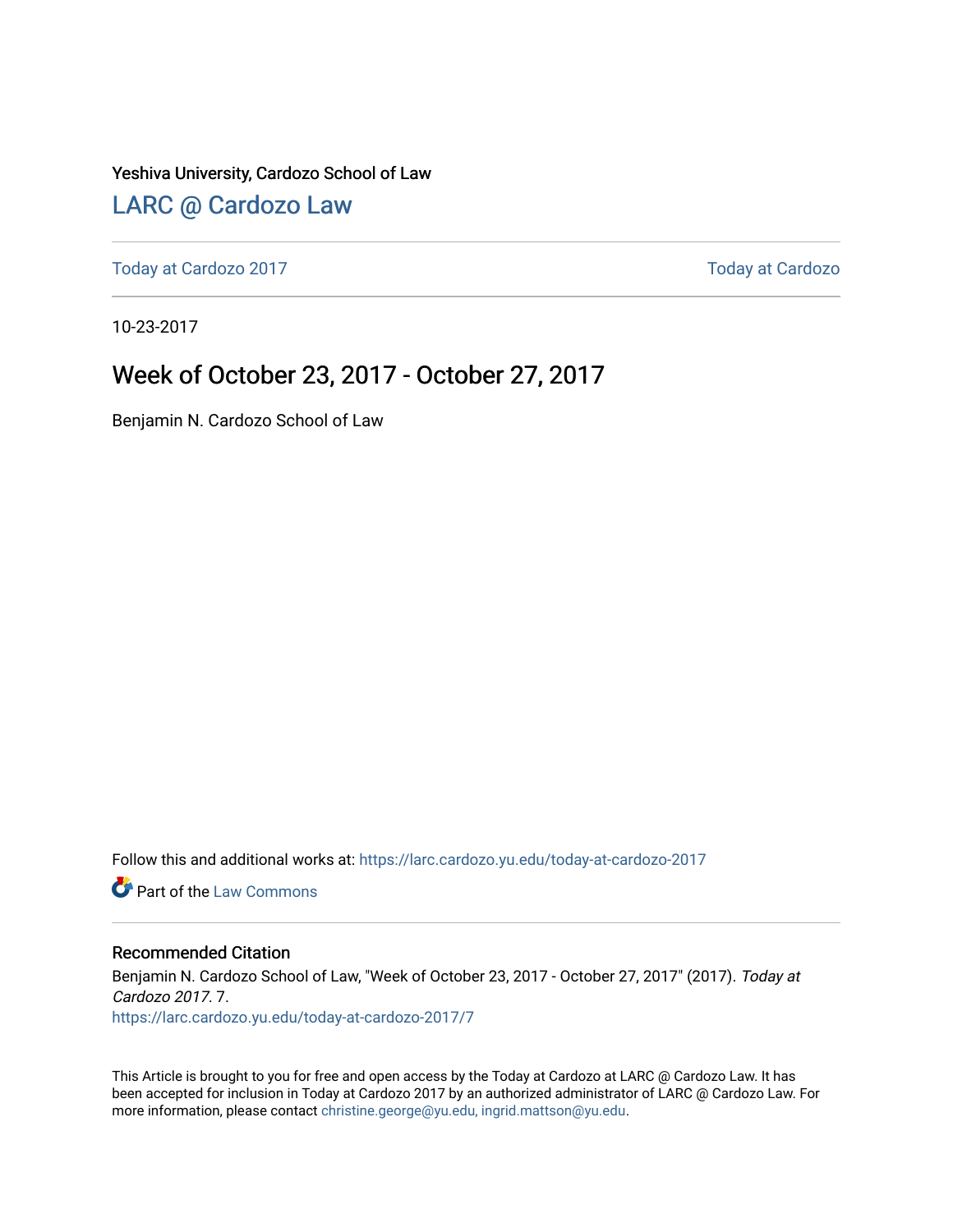## **Today at Cardozo – Monday, October 23, 2017**

**Benjamin N. Cardozo Law School**

CENTER FOR REAL ESTATE LAW & POLICY

REAL ESTATE LAW ASSOCIATION

**Representing Co-op and Condominium Boards** With Steven D. Sladkus Partner, Schwartz Sladkus Reich Greenberg Atlas Monday, October 23, 2017 12 to 1:00 P.M. Room 211 Lunch will be served

Steven Sladkus heads the Real Estate Litigation group at Schwartz Sladkus, and has counseled the boards of hundreds of New York cooperatives and condominiums.

Event for October 23rd, 2017, at 5:00PM in Room 407

THINKING OUTSIDE THE BOX: TWENTY YEARS OF DISPUTE RESOLUTION WITHOUT LAWSUITS, CONFLICT OR RUN AWAY COSTS

Join author and disability rights lawyer Lainey Feingold for a first person account of Structured Negotiation, a dispute resolution process that trades the stress, expense, and conflict of lawsuits for true problem-solving and relationship building. Come hear stories of the people Lainey has worked with and the issues she has worked on as a lawyer for blind people and their organizations throughout the United States.

This event is sponsored by the Cardozo Dispute Resolution Society. A pasta dinner will be provided.

Join Cardozo Law Institute in Holocaust and Human Rights for a Book Discussion with Professor Guiora on his book "The Crime of Complicity: The Bystander in the Holocaust."

Date: Today Time: 6pm Location: 5th Floor Faculty Lounge

### **Upcoming Events and Announcements**

**A Year of Trump: Muslim Bans, DACA, and the Resistance**

Wednesday, October 25th, 2017 6:30 pm – 8:30 pm, Room 204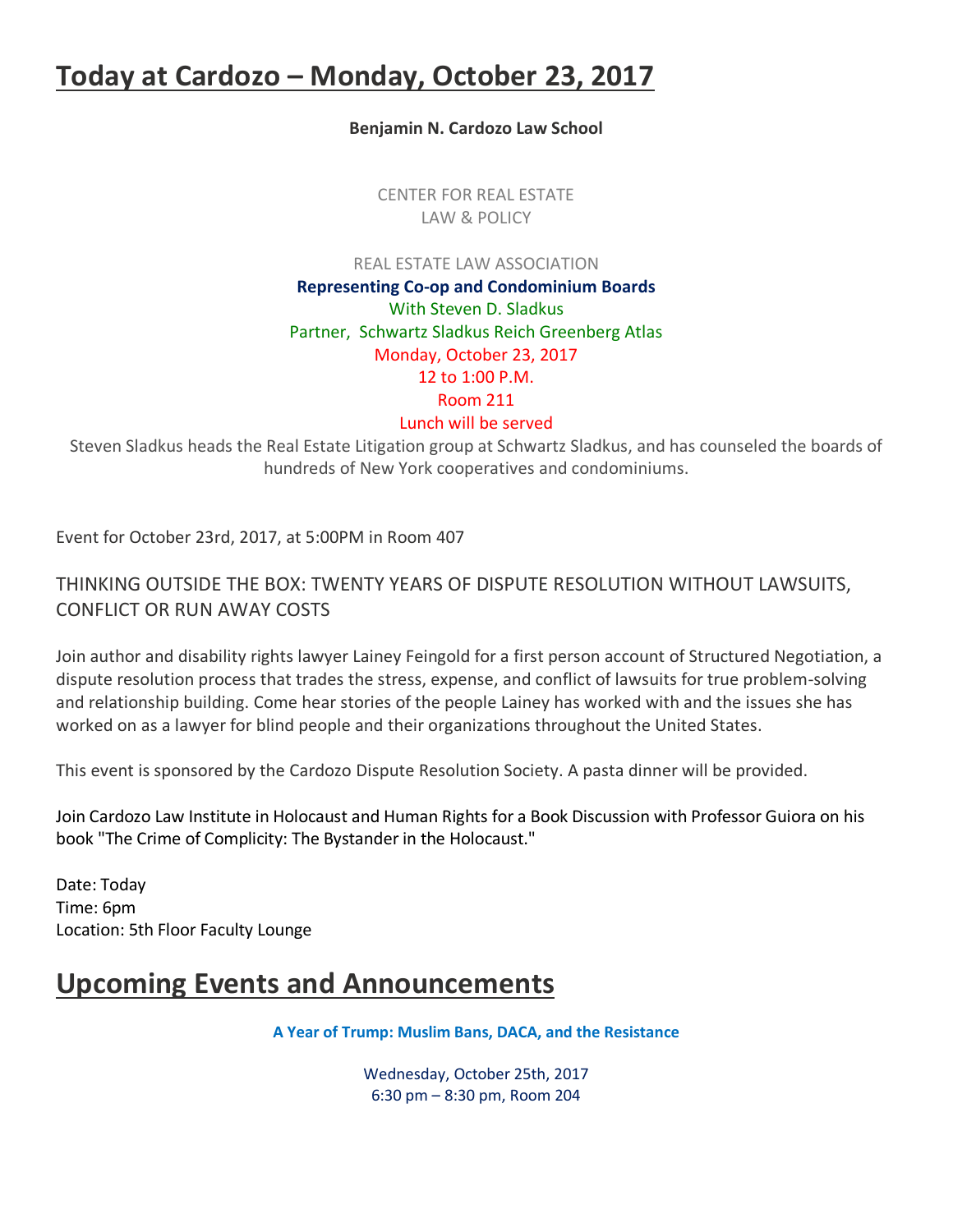What have immigration policies, such as the Muslim Ban and rescinding of DACA, combined with anti-Muslim rhetoric meant for us as New Yorkers? What could it mean for us in the future? Come sort through these questions with us on Wednesday, October 25th!

Join the Muslim Student Association (MSA) at Cardozo Law School and Muslim Democratic Club of NY (MDCNY) to explore the past, present and future of immigration policy under the Trump Administration. Listen to experts as well as individuals affected by such hostile policies discuss the impact on our communities both nationally and locally.

#### Panelists:

Munza Ansari, Policy Manager at New York Immigration Coalition (NYIC) Amaha Kassa, Executive Director at African Communities Together (ACT) Dr. Hasia Diner, Professor of Jewish American History and Immigration at NYU Naz Ahmad, Staff Attorney at CUNY CLEAR

#### **Food will be served!!**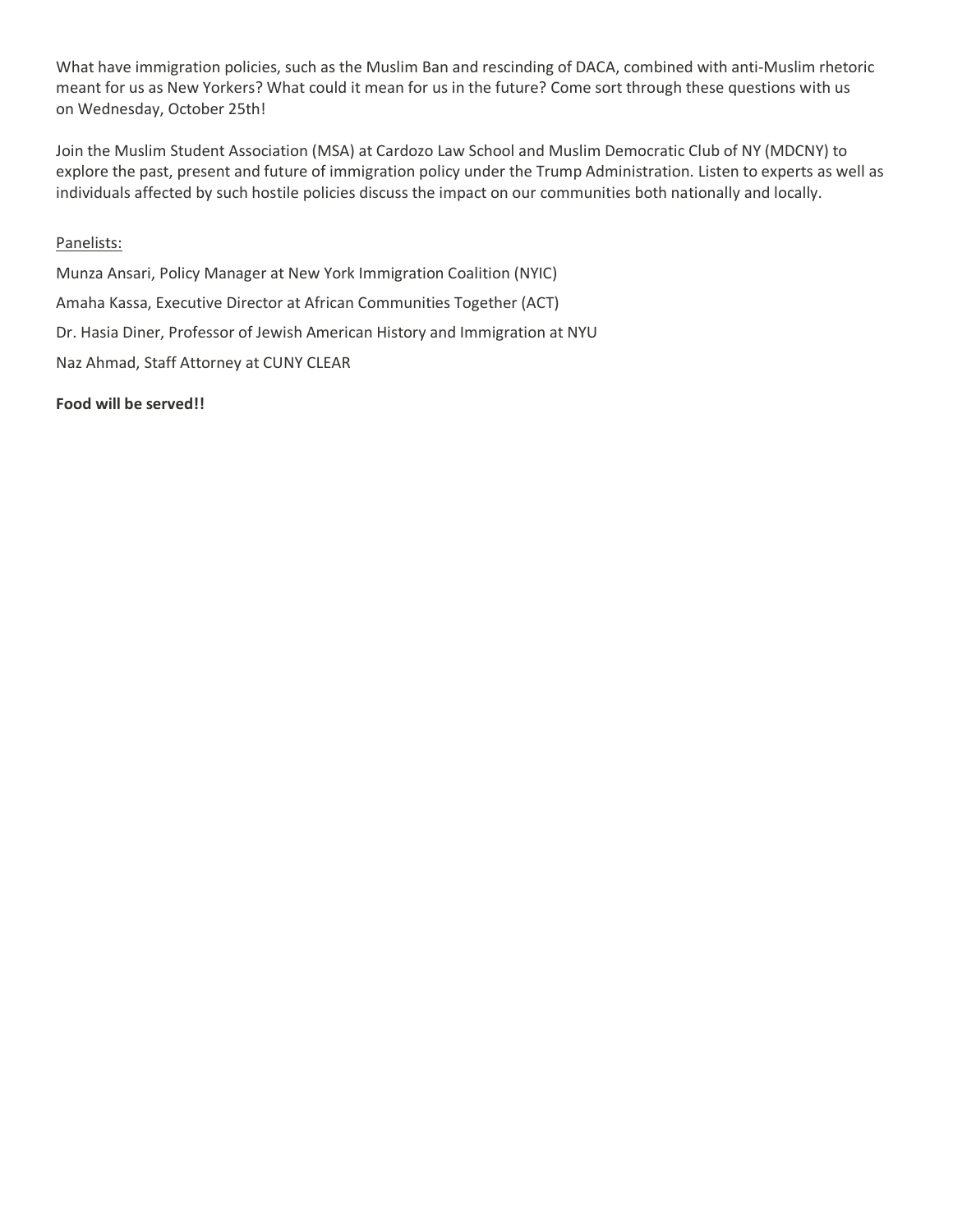# **Today at Cardozo –Tuesday, October 24, 2017**

Inside the ESRB's "Privacy Online" Program

The Interactive Entertainment Law Society presents its first speaker event of the year! Dona Fraser, ex-director of the ESRB's "Privacy Online" program and current director of CARU, is going to speak about her experience in the ESRB dealing with privacy certification for video game websites, mobile games and apps, and interactive entertainment in general. The ESRB is a non-profit, self-regulatory body that independently assigns ratings, enforces advertising guidelines and helps ensure responsible online privacy practices for the interactive entertainment software industry.

Date: Tuesday, October 24, 2017 Time: 12:00 - 1:00 PM Room: 423 FREE SANDWICHES PROVIDED!

### **Upcoming Events and Announcements**

APALSA Outline session Join us next Wednesday at 12 pm for a session on tips for outlining and final exams!

When: Wednesday, October 25, 2017 - 12:15 pm - 1:30 pm Where: Room 204

Members of the APALSA board and other students will offer some insights. Pizza will be served!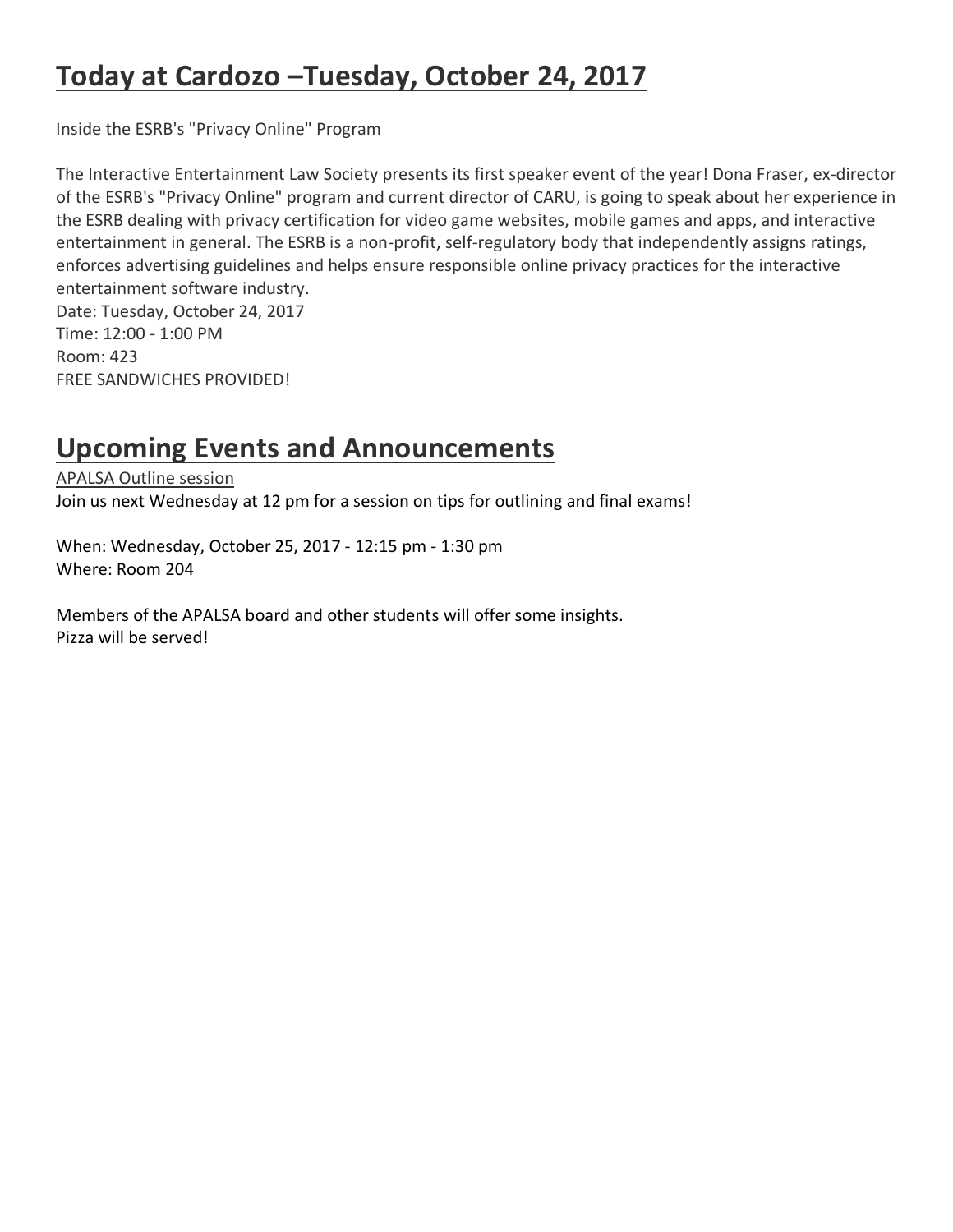# **Today at Cardozo – Wednesday, October 25, 2017**

**A Year of Trump: Muslim Bans, DACA, and the Resistance**

#### Wednesday, October 25th, 2017 6:30 pm – 8:30 pm, Room 204

What have immigration policies, such as the Muslim Ban and rescinding of DACA, combined with anti-Muslim rhetoric meant for us as New Yorkers? What could it mean for us in the future? Come sort through these questions with us on Wednesday, October 25th!

Join the Muslim Student Association (MSA) at Cardozo Law School and Muslim Democratic Club of NY (MDCNY) to explore the past, present and future of immigration policy under the Trump Administration. Listen to experts as well as individuals affected by such hostile policies discuss the impact on our communities both nationally and locally. Panelists:

Munza Ansari, Policy Manager at New York Immigration Coalition (NYIC)

Amaha Kassa, Executive Director at African Communities Together (ACT)

Dr. Hasia Diner, Professor of Jewish American History and Immigration at NYU

Naz Ahmad, Staff Attorney at CUNY CLEAR **Food will be served!!**

\*\*\*\*\*\*\*\*\*\*\*\*\*\*\*\*\*\*\*\*\*\*\*\*\*\*\*\*\*\*\*\*\*\*\*\*\*\*\*\*\*\*\*\*\*\*\*\*\*\*\*\*\*\*\*\*\*\*\*\*\*\*\*\*\*\*\*\*\*\*\*\*\*\*\*\*\*\*\*\*\*\*\*\*\*\*

APALSA Outline session Join us next Wednesday at 12 pm for a session on tips for outlining and final exams!

When: Wednesday, October 25, 2017 - 12:15 pm - 1:30 pm Where: Room 204

Members of the APALSA board and other students will offer some insights. Pizza will be served!

#### **CaseText Info Session Wednesday Oct. 25 at Noon. Room 102.**

Come learn how to be a better, faster, legal researcher. Casetext, a new legal research platform, uses AI technology to help improve the legal research process. Come learn more about how this tool can help with legal writing research, journal notes, and clinic work, and enjoy some pizza while doing so.

# **Upcoming Events and Announcements**

Wondering what is happening with Ezekiel Elliot and the NFL? Curious how NFL disputes are resolved? Come join the Cardozo Sports Law Society and see Professor Marc Edelman speak on the Ezekiel Elliott case and the NFL dispute resolution process at Cardozo on 10/26 at 12:00PM in Room 423.

Marc Edelman is a tenured Professor of Law at the Zicklin School of Business, Baruch College, City University of New York, where he specializes in sports law, antitrust law, intellectual property law, and gaming / fantasy sports law. He also serves as the Faculty Athletics Representative for Baruch College.

In addition to his full-time role as a law professor, Professor Edelman is the founder of Edelman Law, where he provides legal consulting and expert witness services to businesses in the commercial sports, entertainment and online gaming industries. Some of Professor Edelman's recent clients include a Major League Baseball team, the Arena Football League Players Union, and several online fantasy sports providers.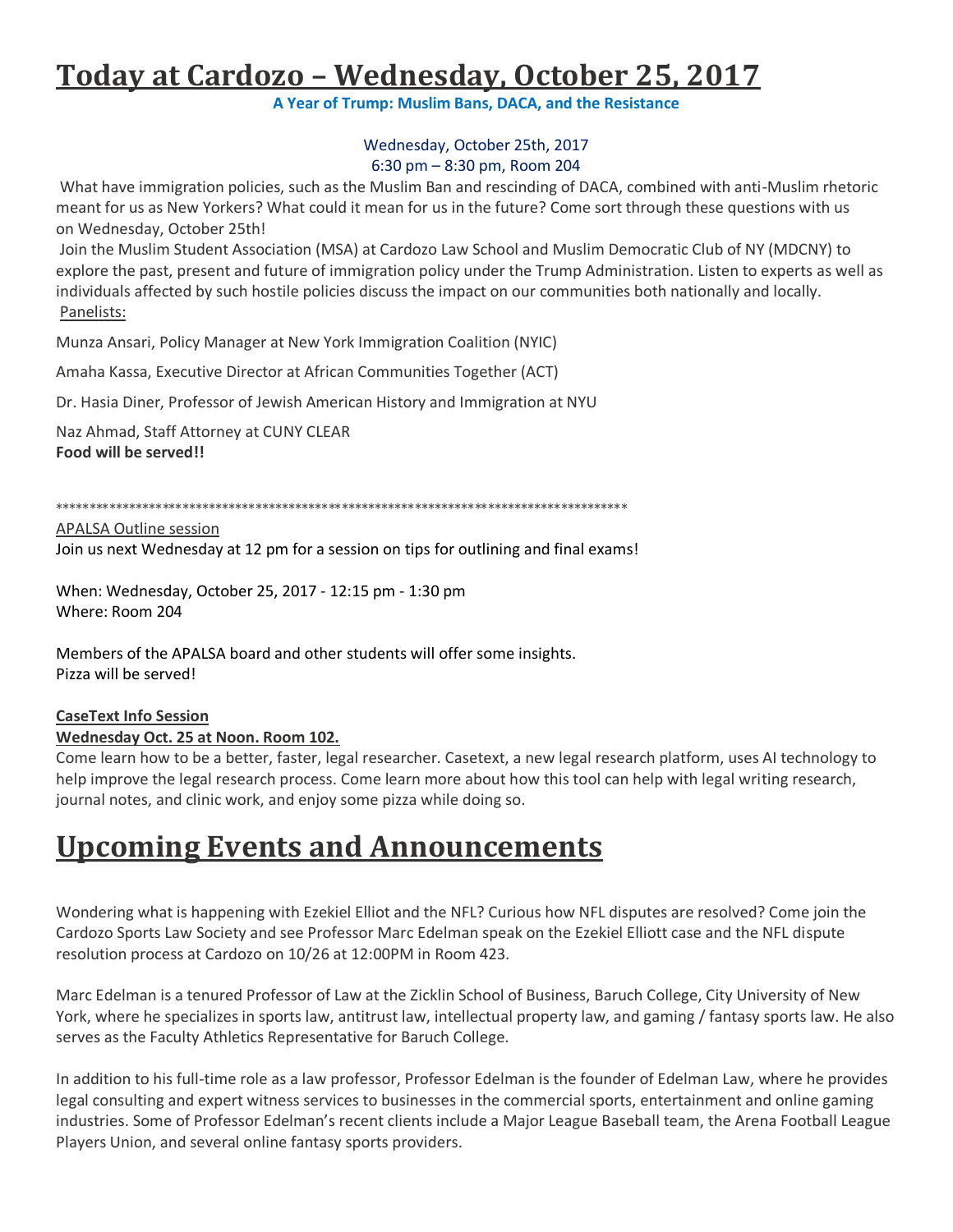Professor Edelman is regularly cited by the media on a wide range of topics including how the Sherman Act applies to professional sports leagues, how gaming laws apply to fantasy sports contests, and how both labor laws and antitrust laws apply within the college sports industry."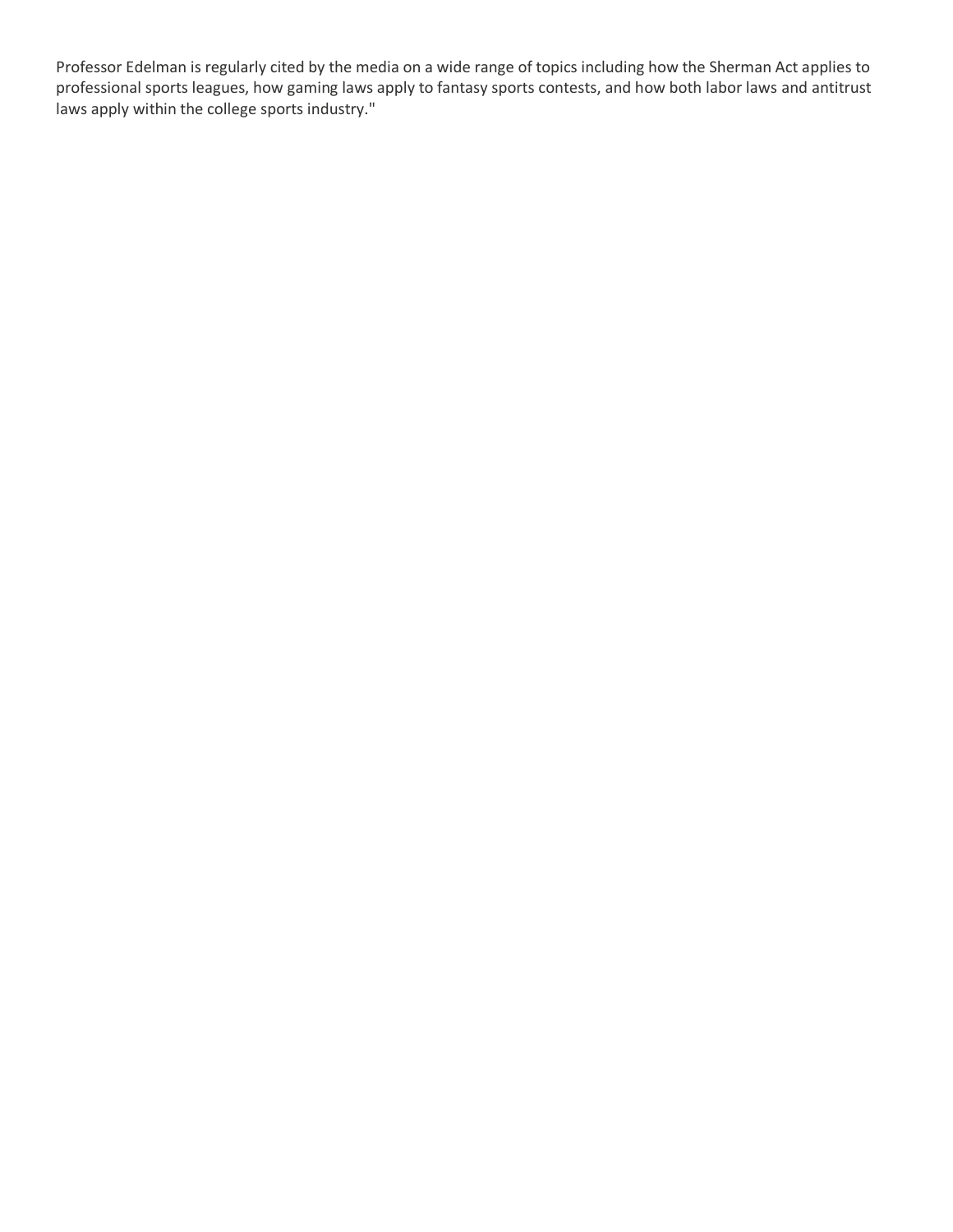# **Today at Cardozo – Thursday, October 26, 2017**

Wondering what is happening with Ezekiel Elliot and the NFL? Curious how NFL disputes are resolved? Come join the Cardozo Sports Law Society and see Professor Marc Edelman speak on the Ezekiel Elliott case and the NFL dispute resolution process at Cardozo on 10/26 at 12:00PM in Room 423.

Marc Edelman is a tenured Professor of Law at the Zicklin School of Business, Baruch College, City University of New York, where he specializes in sports law, antitrust law, intellectual property law, and gaming / fantasy sports law. He also serves as the Faculty Athletics Representative for Baruch College.

In addition to his full-time role as a law professor, Professor Edelman is the founder of Edelman Law, where he provides legal consulting and expert witness services to businesses in the commercial sports, entertainment and online gaming industries. Some of Professor Edelman's recent clients include a Major League Baseball team, the Arena Football League Players Union, and several online fantasy sports providers.

Professor Edelman is regularly cited by the media on a wide range of topics including how the Sherman Act applies to professional sports leagues, how gaming laws apply to fantasy sports contests, and how both labor laws and antitrust laws apply within the college sports industry."

## **Upcoming Events and Announcements**

Please join us for a Heyman Lunch Speaker Series event:

### **A Day in the Life of a Financial Markets Compliance Officer\***

**Speaker**: Yusuf Yusuf, '14, Vice President, Citi **Date**: Monday, October 30, 2017

**Time**: 12:00 pm

**Location**: Rm 304

#### **Lunch will be provided.**

Please join us for a lunch talk with Cardozo alum, Yusuf Yusuf! As a Vice President in Compliance at Citi, Yusuf advises the Foreign Exchange and Global Investor Sales business on national and international rules, regulations and policy requirements. He will discuss his role in advisory compliance for financial markets and securities services, how the regulatory regime impacts the business model of the firm, and his day-to-day experience in this role. Yusuf also serves a co-head of Cardozo Alumni in Compliance and Regulatory Law.

\*This event is part of the Compliance Speaker Series and will qualify towards the Compliance Concentration requirement.

This event is open only to the Cardozo community. If you register and can no longer attend, please let us know so that we have an accurate headcount for catering purposes.

# **Today at Cardozo – Friday, October 27, 2017**

Building closing time for today is at 5:45pm. The Library will be closing at 5:00pm.